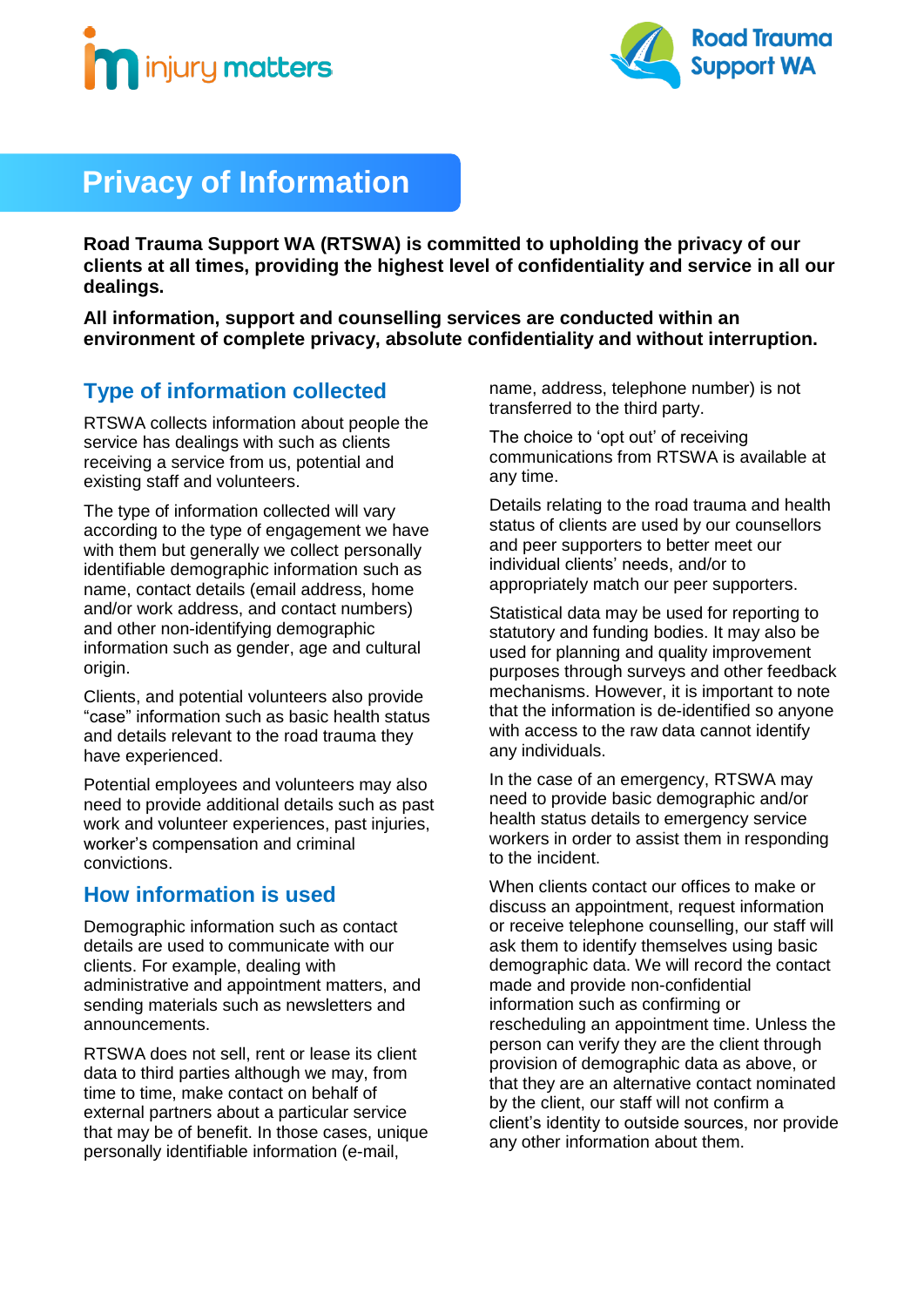



With regard to the collection and maintenance of client records (notes taken either during or immediately after a session), each counsellor has their own approach. However, all records are kept securely and only accessible to relevant staff –ie: administrative staff do not have access to these details.

Whilst information will only be viewed by the counsellor, there are exceptional circumstances where this does not apply, namely where:

- RTSWA is directed by a court order or subpoena to release documents.
- A counsellor notes serious harm may occur to a client or other people concerned, or if the counsellor observes the client is no longer willing or able to take responsibility for their actions. A decision in this regard would be discussed with the client and the senior counsellor.

Clients are encouraged to discuss the collection of information directly with their counsellor should they have any concerns or questions regarding this.

In the case of a health professional referring a client to RTSWA, it would be usual practice for the counsellor to provide follow up information. The client's written permission is sought in this circumstance.

Similarly, where a request for information is received by RTSWA from another agency, the client will be notified and written permission sought. Depending on the circumstance and type of information requested, a reasonable fee may be levied in order to cover the administrative costs of preparation and transmission.

RTSWA will disclose personal information, without notice, only if required to do so by law or in good faith that such action is necessary, such as:

- a) conforming to legal requirements and/or complying with legal process served on RTSWA
- b) protecting and defending the rights or property of RTSWA
- c) acting under urgent circumstances to protect the personal safety of users of RTSWA, or the public.

#### **Digital media**

RTSWA is committed to protecting privacy and uses technology that provides a safe online experience. By accessing the RTSWA website, users consent to the data practices described in this statement.

RTSWA collects and uses personal information to operate the Road Trauma Support WA website and deliver services requested.

Information about computer hardware and software is automatically collected and can include IP address, browser type, domain names, access times and referring websites. This is used for operation of the service, to maintain quality, and provide general statistical data regarding use of the website.

We ask users to note that if they directly disclose personally identifiable information or personally sensitive data through RTSWA public message boards, this information may be collected and used by others. RTSWA does not assume responsibility for, nor reads any private online communications.

RTSWA is not responsible for privacy or content on websites outside of the main RTSWA site and family of sites. It is recommended to review the privacy statements of any sites from where users navigate away from RTSWA so there is understanding of how those sites collect, use and share information.

#### **Use of cookies**

The Road Trauma Support WA website uses 'cookies' to help personalise the online experience. A cookie is a text file placed on the hard disk by a web server. Cookies cannot be used to run programs or deliver viruses to a computer. They are uniquely assigned to the user, and can only be read by a web server in the domain that issued the cookie.

Cookies are a time-saving feature, notifying the server when the user has returned to a specific page, simplifying the process of recording personal information, such as an address. For example, if you personalise an RTSWA page, or register with a RTSWA site or service, a cookie will help RTSWA to retrieve specific information on subsequent visits.